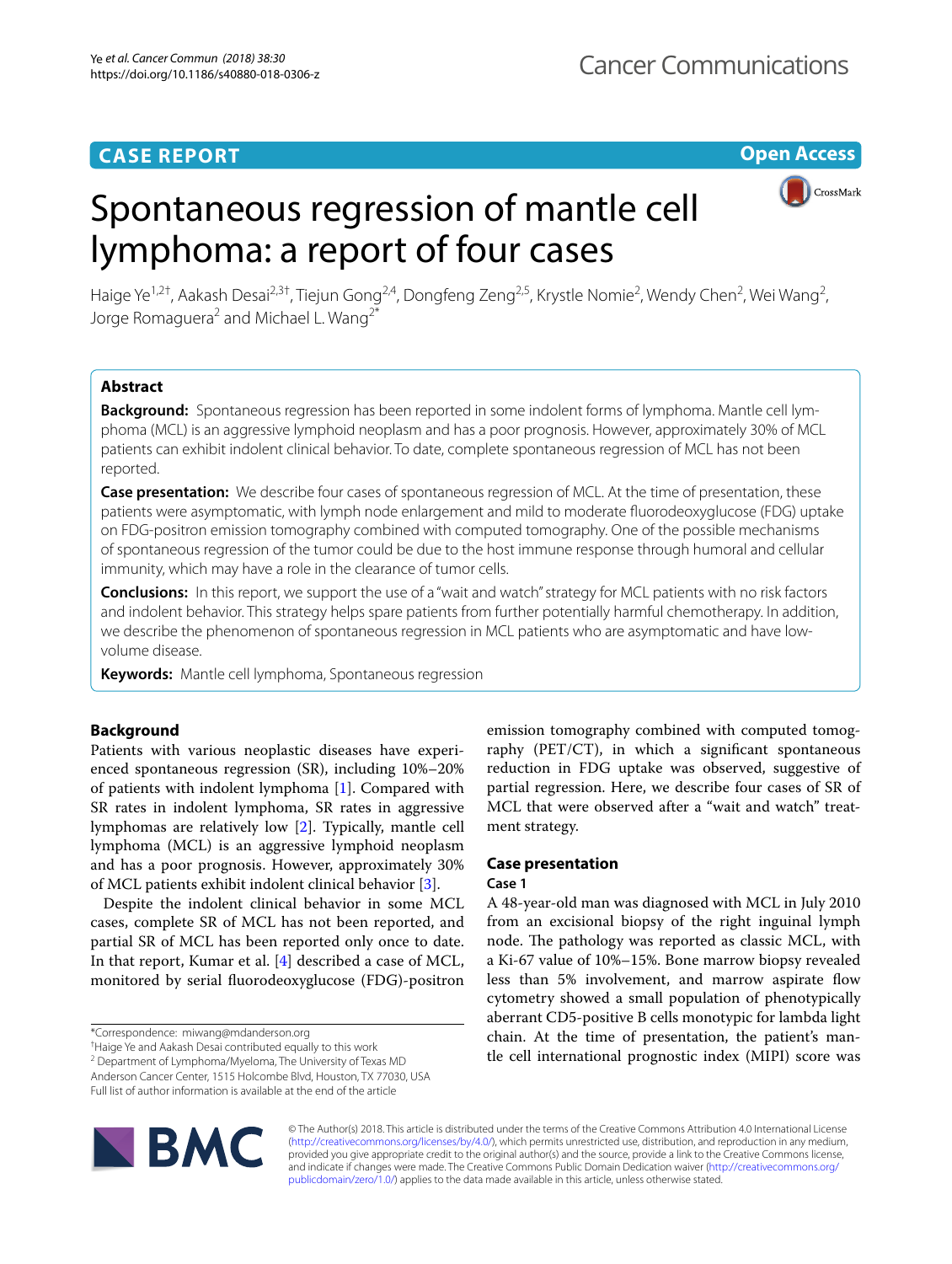2 (one point for serum lactate dehydrogenase and one point for white blood cell count).

The patient was initially treated with serial monitoring; however, 3 months later, he developed progressive disease and was enrolled in a clinical trial with rituximab, cladribine, and vorinostat, receiving six cycles of chemotherapy between September 2010 and February 2011. He achieved complete remission and received maintenance therapy with rituximab every 2 months between March 2011 and August 2011. However, a left inguinal lymph node grew shortly thereafter in September 2011, and recurrence of MCL was confrmed by core needle biopsy. The pathology report at the time described a difuse lymphoid infltrate of non-blastoid cytology composed of small- to medium-sized lymphoid cells that were cyclin D1-positive. Bone marrow and CT examination were otherwise negative for lymphoma. The patient has since been observed without therapy, and his

residual adenopathy spontaneously regressed after the first follow-up examination. The most recent  $PET/CT$ performed in November 2016 still showed no evidence of lymphoma (Fig. [1](#page-1-0)a).

## **Case 2**

A 44-year-old woman with left groin pain for 3–4 weeks in August 2015 underwent CT scans of the abdomen and pelvis, which revealed bilateral inguinal as well as pelvic lymphadenopathy. An ultrasound of the inguinal lymph nodes demonstrated multiple enlarged hypoechoic lymph nodes, the largest measuring  $2.7 \times 1.3$  cm on the left side and  $3.3 \times 2.4$  cm on the right side. A left inguinal lymph node ultrasound-guided needle core biopsy showed MCL with nodular and difuse patterns and a Ki-67 value of 10%. Fluorescence in situ hybridization (FISH) assays were positive for the translocation between the CCND1 gene located on 11q13 and the IGH

<span id="page-1-0"></span>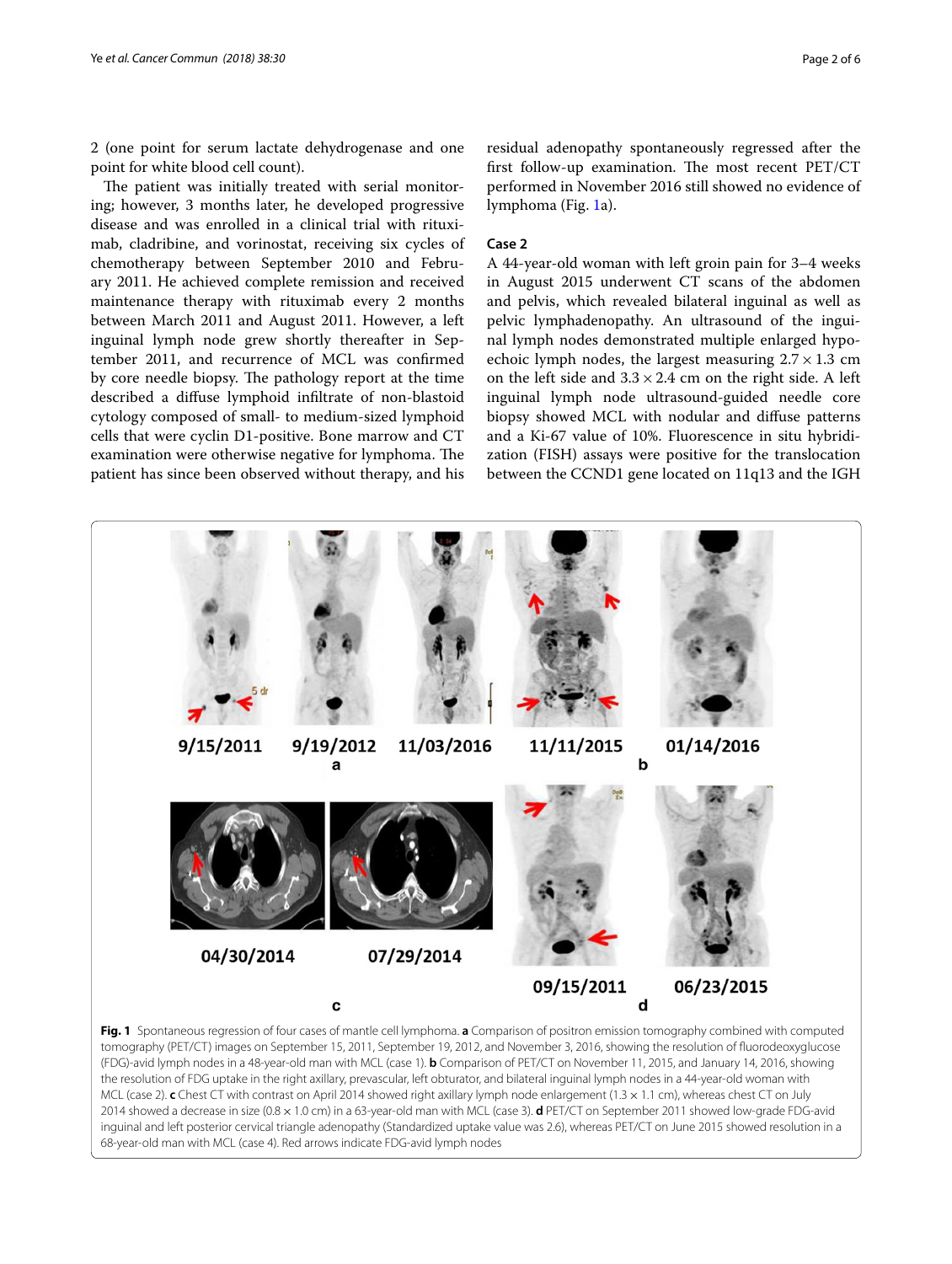gene located on 14q32 (CCND1/IGH) (90% of cells). Later, PET/CT showed mild to moderate FDG uptake in multiple nodal areas including the inguinal, left external iliac chain, and bilateral axillary lymph nodes, with a maximum standardized uptake value (SUV) of 1.3–2.9 (Fig. [1b](#page-1-0)). Furthermore, there was involvement of the bone marrow with 5% of total bone marrow cellularity.

In October 2015, the patient was referred to MD Anderson Cancer Center, where physical examination revealed palpable bilateral inguinal lymph nodes measuring 1–3 cm. She was asymptomatic with low-volume disease (Table [1\)](#page-2-0) and underwent an observational treatment strategy. A PET/CT in January 2016 showed a decrease in tumor size and uptake of FDG-avid disease (Fig. [1b](#page-1-0)), suggesting partial SR. In May 2016 and January 2017, repeated PET/CT scans showed stable disease.

## **Case 3**

A 63-year-old man was diagnosed with MCL in October 2009. The initial pathology was reported as a diffuse pattern with a Ki-67 value of 10%–15% and 5% marrow involvement. He was initially treated with rituximab and hyper-CVAD (fractionated cyclophosphamide, vincristine, doxorubicin, and dexamethasone) alternated with rituximab, methotrexate, and cytarabine. In total, the patient received six cycles (three of each) of therapy, which were completed in December 2010, and he achieved complete remission, which lasted for 4 years; in April 2014, however, his disease relapsed in the right axillary lymph node, as evidenced by lymph node biopsy (Fig. [1](#page-1-0)c). At that time, CT scans with contrast of the neck/abdomen/pelvis and bilateral bone marrow biopsies were all negative for the presence of disease. The patient was then observed without therapy, and 3 months later, chest CT with contrast showed a spontaneous decrease in the size of the lymph node (Fig. [1](#page-1-0)c). Serial monitoring with CT scans showed no change, and PET/CT scans between October 2016 and April 2017 showed no suspicious activity and spontaneous regression of the existing disease.

### **Case 4**

A 68-year-old man underwent incidental removal of enlarged right inguinal lymph nodes at the time of surgery for iliac artery aneurysm in January 2011. The pathology was reported as MCL with a mantle zone pattern and with a Ki-67 value of approximately 5%. At that time, the patient was asymptomatic and had no other evidence of lymphoma on CT with contrast of the chest, abdomen, and pelvis. It was decided that he would undergo watchful waiting and serial monitoring of the disease.

In September 2011, a surveillance cervical CT scan with contrast showed sub-centimeter lymph nodes at the left posterior cervical triangle, and PET/CT showed low-grade FDG-avidity at these nodes (Fig. [1](#page-1-0)d), with an SUV of 2.6 in the left posterior cervical triangle and minimal FDG activity in the bilateral inguinal lymph nodes.

<span id="page-2-0"></span>

|  |  | Table 1 Characteristics of four cases of spontaneous regression of mantle cell lymphoma (MCL) |  |  |
|--|--|-----------------------------------------------------------------------------------------------|--|--|
|--|--|-----------------------------------------------------------------------------------------------|--|--|

| Characteristic                       | Case 1                     | Case 2              | Case 3                     | Case 4             |
|--------------------------------------|----------------------------|---------------------|----------------------------|--------------------|
| Sex                                  | Male                       | Female              | Male                       | Male               |
| Age (years)                          | 48                         | 44                  | 63                         | 68                 |
| B symptoms                           | No                         | No                  | No                         | <b>No</b>          |
| LDH/ULN                              | 0.72                       | 0.59                | 0.62                       | 0.85               |
| $\beta_2 MG$                         | Normal                     | Normal              | Normal                     | Normal             |
| s-MIPI score                         | 2                          |                     | $\overline{2}$             | 2                  |
| Ki-67 value                          | $10\% - 15\%$ <sup>a</sup> | 10%                 | $10\% - 15\%$ <sup>a</sup> | 5%                 |
| Pathology pattern                    | Nodular <sup>b</sup>       | Nodular and diffuse | Diffuse <sup>b</sup>       | Mantle zone        |
| Involved site (s)                    | Inquinal                   | Multiple            | Right axillary             | Inquinal, cervical |
| SUV of PET/CT                        | $5.9 - 8.8$                | $1.3 - 2.9$         | <b>NA</b>                  | 2.6                |
| Size of mass                         | $2.5 \times 1.4$ cm        | $1.0 \times 3.0$ cm | $1.3 \times 1.1$ cm        | Sub-centimeter     |
| <b>SR</b>                            | Complete                   | Partial             | Complete                   | Complete           |
| Time to SR (months)                  | 12                         | 5                   | 3                          | 53                 |
| Duration of SR <sup>c</sup> (months) | 18                         | 14                  | 33                         | 20                 |

*LDH/ULN* lactate dehydrogenase/upper limit normal, β<sub>2</sub>MG β<sub>2</sub> microglobulin, *s-MIPI* simplified MCL-International Prognostic Index, *SUV* standardized uptake value, *PET/CT* positron emission tomography combined with computed tomography, *SR* spontaneous regression, *NA* not available

<sup>a</sup> Initial Ki-67 value

**b** Initial pathology pattern, not after relapse

c Still in SR at last follow-up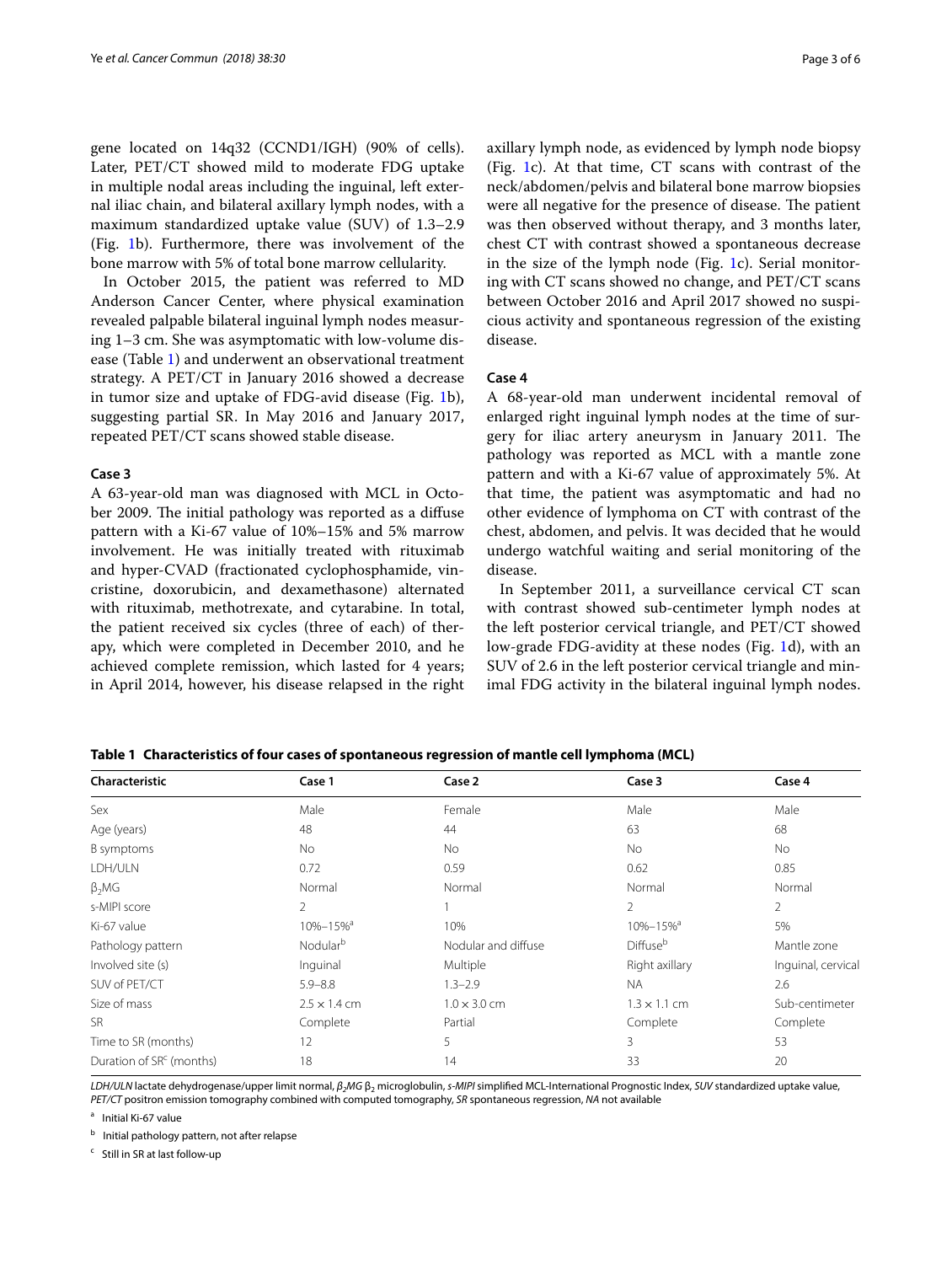Further evaluation at the time included bilateral bone marrow biopsy and upper and lower endoscopic biopsies, both of which showed no evidence of lymphoma.

In June 2015, a follow-up PET/CT showed that the FDG-avid area had regressed spontaneously (Fig. [1d](#page-1-0)). On the last follow-up in July 2016, the patient showed no signs of MCL.

All four patients denied having had any infections or using steroids during follow-up.

## **Discussion**

Of the four cases that we describe herein, the regressed lesions of case 1 (relapsed), case 3 (relapsed), and case 2 were confrmed by pathological analysis to be MCL. Although the cervical lesion in case 4 was not confrmed pathologically, we believe that these regressed lymph nodes were highly suspicious for MCL. None of the four patients had a history of ongoing infection, antibiotic use or corticosteroid therapy use for any other diagnosis, any of which could have contributed to disease regression. In addition, no vaccination against any organism was given during the follow-up before regression.

All of the cases presented with good prognostic factors, including low Ki-67 values, low MIPI scores, and nonblastoid cytology. Tumor proliferation is recognized as a strong biological prognostic factor for MCL. Hoster et al. [[5\]](#page-4-4) reported diferences in time-to-treatment failure and overall survival (OS) between groups with a Ki-67 value of  $<$  30% and  $\geq$  30% among 543 patients studied. Furthermore, the modifed combination of the Ki-67 index and MIPI (MIPI-c) separated 508 patients into four groups with 5-year OS rates of 85, 72, 43, and 17% (*P*<0.001), and this combination of parameters was more discriminative than MIPI alone  $[6]$ . Our cases had a very low simplified MIPI with a Ki-67 value of  $<30\%$  (Table [1](#page-2-0)). In addition, the low SUV in PET/CT has been associated with an indolent clinical process: comparisons between SUVmax >5 and <5 in MCL patients have shown that the former group has decreased OS and failure-free survival [[7\]](#page-4-6). Except for case 1, who presented with an  $SUV > 5$  on PET/CT, all cases had an SUV of <5 on PET/CT.

SR has been frequently reported in indolent lymphomas, including mucosa-associated lymphoid tissue lymphoma  $[8-11]$  $[8-11]$  and low-grade follicular lymphoma  $[12]$  $[12]$ . Compared with indolent lymphoma, aggressive non-Hodgkin lymphoma has a relatively low rate of SR [[2\]](#page-4-1). In addition to non-Hodgkin lymphoma, SR has also been reported in classic Hodgkin lymphoma [\[13](#page-4-10)]. However, no case of complete SR has been reported in MCL, and only one case of MCL monitored by serial FDG-PET has been reported, which exhibited a signifcant but partial reduction in FDG uptake on serial whole-body PET scans, suggesting partial regression [[4](#page-4-3)].

As shown in Table [1,](#page-2-0) the characteristics of the four cases demonstrated indolent behavior and low risk of progression. Interestingly, case 1 progressed after a brief follow-up and required therapy, which is not expected in indolent lymphomas; however, it was later determined that the recurrence had regressed spontaneously.

Possible mechanisms of SR reported in B cell neoplasms include an augmented host immune response through humoral and cellular immunity [[2](#page-4-1), [14](#page-4-11)]. For instance, post-allogeneic transplant lymphoproliferative disorders, usually of the aggressive large-cell lymphoma subtype, can be controlled by reducing and/or stopping the immunosuppressing agents [[15](#page-4-12)]. Furthermore, the addition of the immune stimulator interferon-alpha to a doxorubicin-containing regimen for patients with advanced-stage and clinically aggressive follicular lymphomas not only increases progression-free survival but also prolongs  $OS$  [\[16\]](#page-5-0). The microenvironment in follicular lymphomas has also been reported to play a role in their susceptibility to immune manipulation [\[17\]](#page-5-1), and recent data support the importance of the microenvironment (which contains immune efector cells) in the survival of MCL cells [\[18](#page-5-2)].

The antitumoral response may also be inhibited or stimulated by the reaction of the immune system to the presence of contemporaneous bacteria or viruses or a traumatic intervention [\[2,](#page-4-1) [17](#page-5-1)]. For example, a patient with plasmablastic lymphoma achieved SR after being given antiretroviral therapy against human immunodefciency virus infection, presumably through the restoration of immune function [[19\]](#page-5-3). In another postulated mechanism of SR in plasmablastic lymphoma, mobilization of the immune system against infection with the Epstein–Barr virus caused tumor regression [[20\]](#page-5-4). A traumatic intervention such as a biopsy can also induce a regional increase in immune system activity and secondary antitumoral activity with subsequent SR  $[21]$  $[21]$ .

The antitumoral activity of the immune system is believed to be mediated through cytotoxic T lymphocytes [\[21,](#page-5-5) [22](#page-5-6)]. A case report of SR in a patient with diffuse large B-cell lymphoma involving the right breast suggested that CD8-positive T cells might have contributed to the regression [[22\]](#page-5-6). Moreover, in SR of primary cutaneous difuse large B-cell lymphoma, leg type, immunohistochemical studies demonstrated the presence of lymphocytes positive for CD3, 4, and 8, cytotoxic molecules, granzyme B and T-cell-restricted intracellular antigen (TIA1), both in the vicinity of the tumor nest and in the tumor [\[21](#page-5-5)].

A more recent and exciting confrmation of the importance of the immune system, and of T cells in particular, in the treatment of lymphoma is chimeric antigen receptor (CAR) T-cell therapy [\[23,](#page-5-7) [24](#page-5-8)].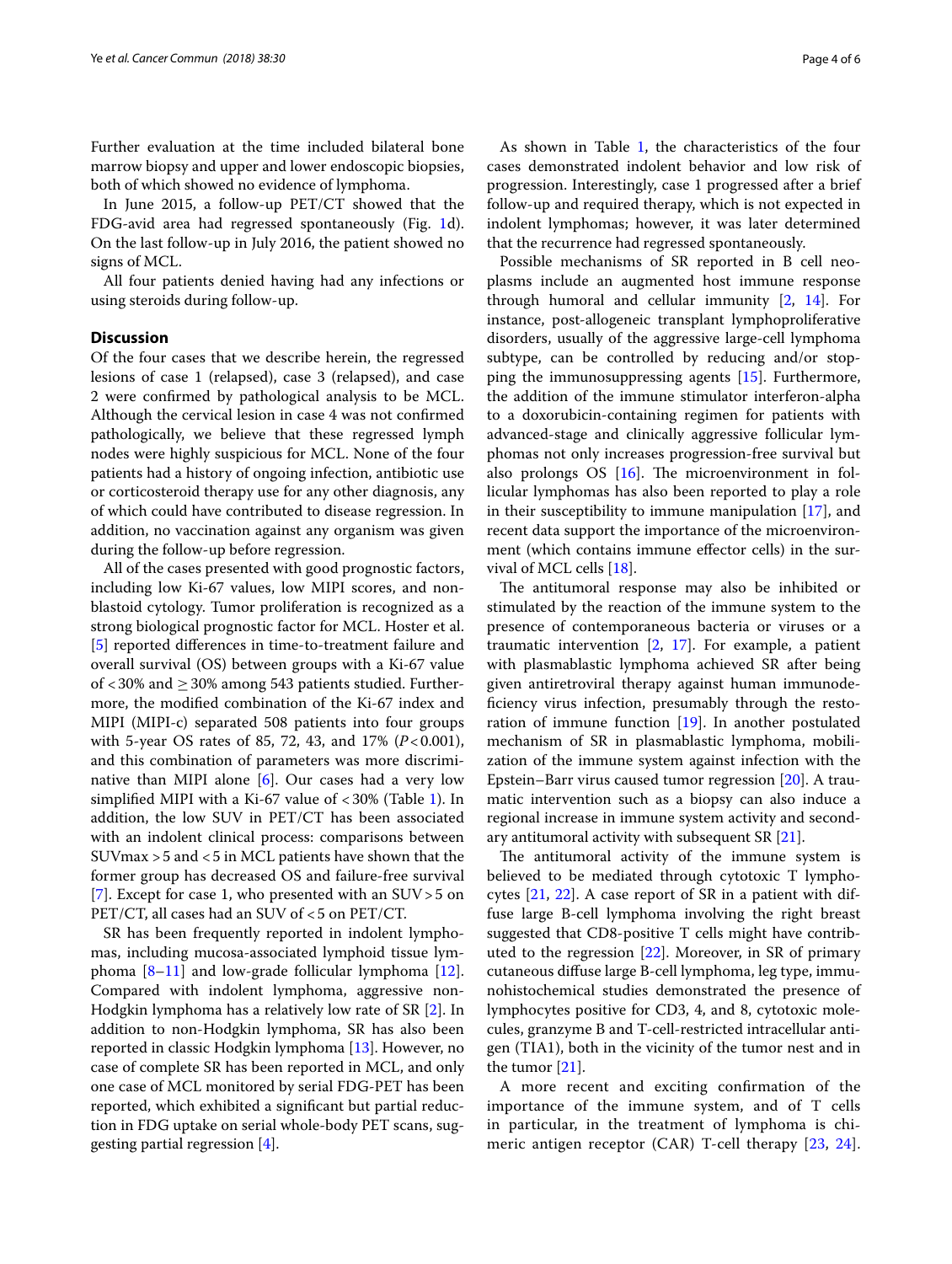Kochenderfer et al. [[23\]](#page-5-7) reported that chemotherapyrefractory B-cell malignancies were successfully treated with anti-CD19 CAR T cells. However, data regarding CAR T-cell therapy for MCL are scant. In mouse xenograft models, CAR T cells can be activated by CD19 antigens expressed on the MCL cell surface [\[25](#page-5-9)], and MCL cells are sensitive to the CTL019 (cytotoxic T lymphocytes targeting CD19 antigens) efector function. There are currently two ongoing CAR T-cell clinical trials (KITE-C19-102 and KITE-2015-0372) at MD Anderson for the treatment of relapsed or refractory MCL, which have demonstrated promising results thus far (data not published).

# **Conclusions**

In conclusion, the cases presented in this report support the use of a "wait and watch" strategy for MCL with no risk factors and indolent behavior, such as lack of B symptoms, normal lactate dehydrogenase (LDH) and  $β_2$ microglobulin (β2M) levels, a low MIPI score, a maximum tumor diameter of less than 3 cm, a low SUV on PET/CT  $(< 5)$ , a Ki-67 value of  $< 30\%$ , and non-blastoid cytology. In addition, this report describes the phenomenon of SR in MCL patients who are asymptomatic and have low-volume disease, which can spare patients from further potentially harmful chemotherapy if observed for regression. We also hypothesize that the host immune response through humoral and cellular immunity may play a central role in the clearance of tumor cells and contribute to spontaneous regression.

#### **Authors' contributions**

HGY and AD collected the data and drafted the manuscript. MW and JR conceived the study and participated in its coordination. TJG, DFZ, KN, WC, and WW participated in the data interpretation and revision of the manuscript. All authors read and approved the fnal manuscript.

#### **Author details**

<sup>1</sup> Department of Hematology, The First Affiliated Hospital of Wenzhou Medical University, Wenzhou 325000, Zhejiang, P. R. China. 2 Department of Lymphoma/Myeloma, The University of Texas MD Anderson Cancer Center, 1515 Holcombe Blvd, Houston, TX 77030, USA.<sup>3</sup> The University of Texas Health Science Center, Houston, TX 77030, USA.<sup>4</sup> Institute of Hematology and Oncology, Harbin First Hospital, Harbin 150000, Heilongjiang, P. R. China. <sup>5</sup> Department of Hematology, Da Ping Hospital, Research Institute of Surgery, Chongqing Third Military Medical University, Chongqing 404100, P. R. China.

#### **Acknowledgements**

Supported by the generous philanthropic contributions to The University of Texas MD Anderson Moon Shots Program and Zhejiang Provincial Natural Science Foundation of China (LY13H080003).

#### **Competing interests**

The authors declare that they have no competing interests.

#### **Availability of data and materials**

Not applicable.

#### **Consent for publication**

The patients have given their consent for their cases report to be published.

### **Disclosure**

Neither the submitted manuscript nor any similar manuscript, in whole or in part, other than an abstract, is under consideration, in press, published, or reported elsewhere.

#### **Ethics approval and consent to participate**

This manuscript was approved by the Ethics Committee on Scientifc Research of MD Anderson Cancer Center.

#### **Funding**

This work was supported by the generous philanthropic contributions to The University of Texas MD Anderson Moon Shots Program. This work was also supported by Zhejiang Provincial Natural Science Foundation of China (LY13H080003) to Y.H.G.

## Received: 6 October 2017 Accepted: 9 January 2018 Published online: 29 May 2018

#### **References**

- <span id="page-4-0"></span>1. Horning SJ, Rosenberg SA. The natural history of initially untreated lowgrade non-hodgkin's lymphomas. N Engl J Med. 1984;311(23):1471–5.
- <span id="page-4-1"></span>2. Drobyski WR, Qazi R. Spontaneous regression in non-hodgkin's lymphoma: clinical and pathogenetic considerations. Am J Hematol. 1989;31(2):138–41.
- <span id="page-4-2"></span>3. Martin P, Chadburn A, Christos P, et al. Outcome of deferred initial therapy in mantle-cell lymphoma. J Clin Oncol. 2009;27(8):1209–13.
- <span id="page-4-3"></span>4. Kumar R, Bhargava P, Zhuang H, et al. Spontaneous regression of follicular, mantle cell, and difuse large b-cell non-hodgkin's lymphomas detected by FDG-PET imaging. Clin Nucl Med. 2004;29(11):685–8.
- <span id="page-4-4"></span>5. Hoster E, Klapper W, Rosenwald A, et al. Cell proliferation (ki-67) as prognostic marker in mantle cell lymphoma. Blood. 2012;120:2677.
- <span id="page-4-5"></span>6. Hoster E, Rosenwald A, Berger F, et al. Prognostic value of ki-67 index, cytology, and growth pattern in mantle-cell lymphoma: results from randomized trials of the european mantle cell lymphoma network. J Clin Oncol. 2016;34(12):1386–94.
- <span id="page-4-6"></span>7. Karam M, Ata A, Irish K, et al. FDG positron emission tomography/ computed tomography scan may identify mantle cell lymphoma patients with unusually favorable outcome. Nucl Med Commun. 2009;30(10):770–8.
- <span id="page-4-7"></span>8. Yasui H, Nakamura Y, Hasegawa H, et al. A case of spontaneous regression of pulmonary mucosa-associated lymphoid tissue (malt) type lymphoma with Sjogren's syndrome treated with methotrexate for rheumatoid arthritis. Respir Med Case Rep. 2015;15:4–6.
- Matsuo T, Ichimura K, Yoshino T. Spontaneous regression of bilateral conjunctival extranodal marginal zone B-cell lymphoma of mucosa-associated lymphoid tissue. J Clin Exp Hematopathol JCEH. 2007;47(2):79–81.
- 10. Matsuda I, Watanabe T, Enomoto Y, et al. Spontaneous regression of primary extranodal marginal zone lymphoma of mucosa-associated lymphoid tissue (malt lymphoma) colliding with invasive ductal carcinoma of the breast: a case report. Int J Clin Exp Pathol. 2014;7(10):7020–7.
- <span id="page-4-8"></span>11. Sato C, Suzuki H, Watanabe M, et al. Spontaneous regression of mucosaassociated lymphoid tissue lymphoma of the lung. Nihon Kokyuki Gakkai Zasshi. 2010;48(9):677–82.
- <span id="page-4-9"></span>12. Sekiguchi Y, Shimada A, Imai H, et al. Spontaneous regression of a clinically-advanced histologically low-grade follicular lymphoma involving the breast: case report and review of the literature. Indian J Hematol Blood Transfus. 2014;30(Suppl 1):320–4.
- <span id="page-4-10"></span>13. Thirukonda V, Petrich A, Parekh S. Classical hodgkin lymphoma and spontaneous regression. Clin Adv Hematol Oncol. 2012;10(11):765–6.
- <span id="page-4-11"></span>14. Abe R, Ogawa K, Maruyama Y, et al. Spontaneous regression of difuse large B-cell lymphoma harbouring epstein-barr virus: a case report and review of the literature. J Clin Exp Hematopathol JCEH. 2007;47(1):23–6.
- <span id="page-4-12"></span>15. Chiu LS, Choi PC, Luk NM, et al. Spontaneous regression of primary cutaneous Epstein–Barr virus-positive, CD30-positive anaplastic large t-cell lymphoma in a heart-transplant recipient. Clin Exp Dermatol. 2009;34(5):e21–4.